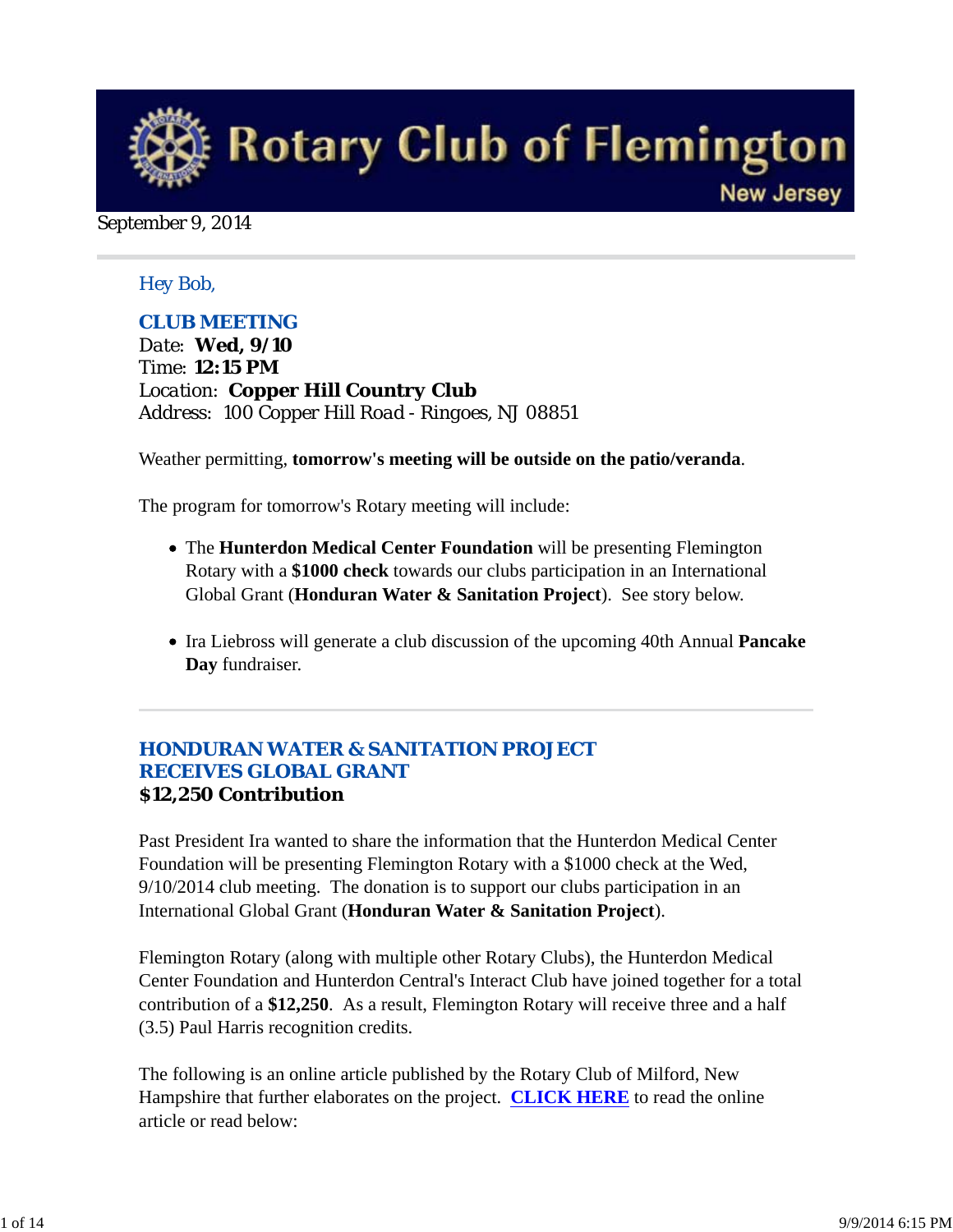# **HONDURAN WATER & SANITATION PROJECT RECEIVES GLOBAL GRANT**

by Douglas Rupert Rotary Club of Milford, NH July 29, 2014

\_\_\_\_\_\_\_\_\_\_\_\_\_\_\_\_\_\_\_\_\_\_\_\_\_\_\_\_\_\_\_\_\_\_\_\_\_

The Milford, New Hampshire and the Danli, Honduras Rotary Clubs are pleased to announce that The Rotary Foundation has approved a Global Grant which, when completed, will improve the health of 425 families - including many children - by providing them with clean water, sanitation, and hygiene education. This project will serve nine dispersed, remote communities in the rural municipality of Trojes, Honduras, located along the Nicaraguan border, about three hours northeast of Danli. The total cost of the project is \$188,000, of which \$138,300 was funded by Rotary Clubs, Rotary Districts and The Rotary Foundation. The remaining funds will be provided by a Native Energy carbon credit program.

The goal of the project is to virtually eliminate water borne diarrheal disease in the communities by providing practical, simple sustainable tools, including appropriate pointof-use filtration technology, toilets; hygiene and sanitation training to individuals, teachers and communities; and on-going monitoring and follow-up.

In addition to the Milford Rotary Club, five other New Hampshire Rotary Clubs supported this project - Nashua, Nashua West, Souhegan Valley, Monadnock and Jaffrey-Rindge as well as the District Foundation Committee. Fourteen other Rotary Clubs from Maine, New York, **New Jersey**, Montana, Oregon and Washington also partnered on this project.

Milford Rotarian, Doug Rupert, who spearheaded this project, said "In a country where 80% of all known illnesses are caused from drinking contaminated water, this project will help address that issue for 425 families. We are pleased that Rotary, and the Milford Club in particular, can be part of the solution."

**Pure Water for the World, Inc.** (PWW), who has been working in Honduras for 12 years, has been selected as the implementing organization. Pure Water was founded in 1999 by the Brattleboro, Vermont Rotary Club, and in that time has provided over 500,000 people with a source of clean drinking water.

# *Hello from Past Flemington Rotarian, BRUCE MORGAN*

We received the following email from former Flemington Rotarian, Bruce Morgan. Bruce had also served as Club President from 2000-2001: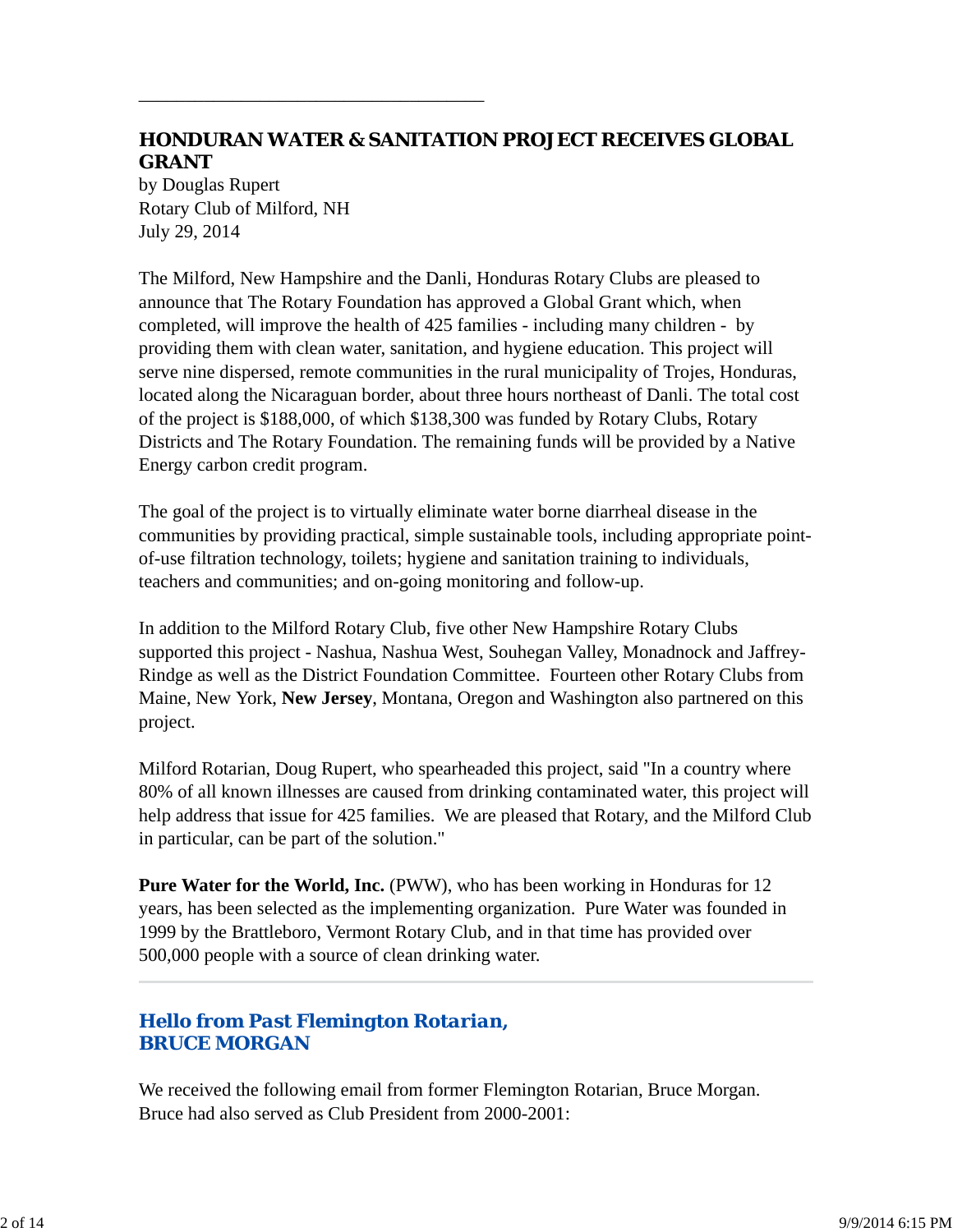Inasmuch as I have not lived in Flemington for 10 years, it is probably best if I be removed from the Rotary mailing list, just to help you clean up the clutter. Do give my best to the club members, whom I remember with fond affection. I now live in Kansas City, MO in retirement, and am currently living in Paris, France, where I am serving as Visiting Pastor at The American Church in Paris. Nice gig. I do weddings primarily - about 130 in my six month tenure. My wife, Nancy, is with me, and we will celebrate our 52nd wedding anniversary in Paris in December. Thanks! Bruce Morgan



*FLEMINGTON CLASSIC CAR SHOW TROPHY Sponsored by the Rotary Club of Flemington* **This Coming Saturday, September 6, 2014 5:30 to 8:30 pm** Historic Main Street - Downtown Flemington, NJ

The Rotary Club of Flemington will be sponsoring the Trophy for the Flemington Classic Car Show on Saturday, September 6th. **Military & First Responders** are the featured vehicle of this show.

As a benefit of being a trophy sponsor, Flemington Rotary is able to have a table at the event to help promote and display the good work we do. If you are able to attend and

help out at the table, please **CLICK HERE** to generate an email to Lynn Hyman and let her know you are able to lend a hand!

# *NO Rotary Meeting on Wed, 9/17*

Since we have a special evening District 7510 County Meeting on Tuesday, September 23rd followed by the official visit of District Governor Mel Kevoe on Wednesday, September 24th, the **Wed, 9/17 Rotary Meeting has been canceled**.



## *DISTRICT 7510 INTER-COUNTY MEETING*

**Tuesday, September 23 6:00 pm** to **9:15pm Copper Hill Country Club** 100 Copper Hill Road - Ringoes, NJ 08851 Cost: \$30 per Person Guest Speaker: Doug Brown, CAIA, CBC, CDIA, CVIA **Club RSVP by Thursday, 9/18**

The Rotary Club of Flemington will be hosting the first Inter-County club meeting for all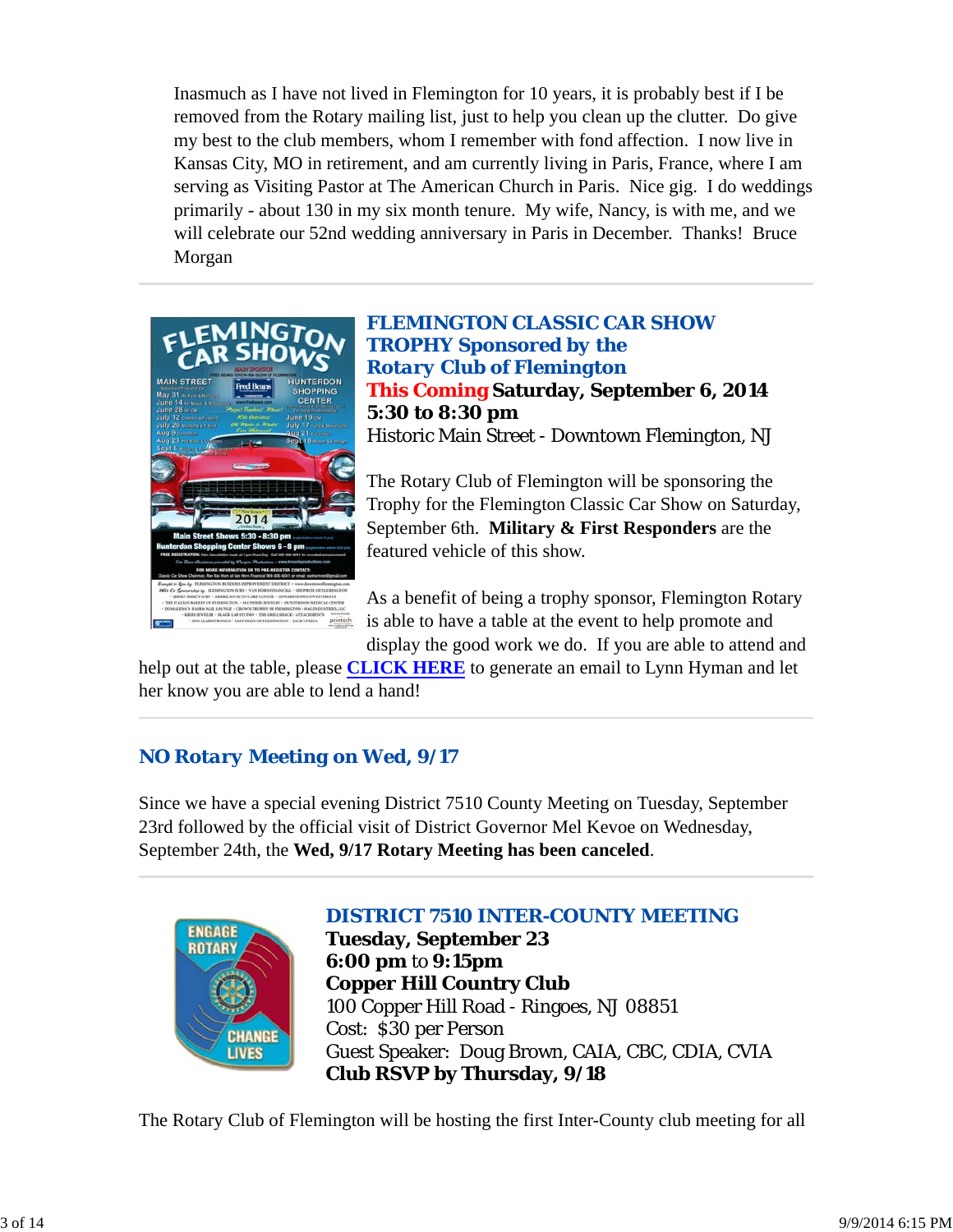Hunterdon Rotary Clubs on Tuesday, 9/23 at Copper Hill Country Club.

The guest speaker will be **Doug Brown, CAIA, CBC, CDIA, CVIA**, who is the President/CEO of Paradigm Associates, LLC.

Did you ever wonder why some individuals and groups can seem to get so much done while others never seem to get out of their own way?

Did you ever find yourself in a situation where timing was critical and you didn't have all the people resources you needed to complete the project?

If these issues, as well as others surrounding teamwork and collaboration are relevant to your life and your success, you will want to hear this interesting guest speaker on September 23rd.

The cost to attend is **\$30.00 per person**.

**Group Head Count by Thursday, 9/18**: Each Rotary Club is requested to track their own clubs attendance and submit a head count to Lynn Hyman no later than Thursday, September 18th. Each club shall include a list of all member names that will be attending. **Click Here** to generate an email to RSVP to Lynn.

Members of Flemington Rotary that are interested in attending shall also RSVP to President Lynn.

**Group Club Check**: The Rotary Club of Flemington would like each club to bring one check made payable to the "**Rotary Club of Flemington**" for their clubs total attendance. We ask each club to obtain individual payments from their own members.

## *DISTRICT GOVERNOR OFFICIAL VISIT*

**Wed, 9/24 at 12:15pm DG Mel Kevoe Copper Hill Country Club**

District Governor **Mel Kevoe** will be making his official visit to the Flemington Rotary regular lunch meeting on Wed, 9/24. We ask all members to do their best to attend the meeting and show support for our District Governor.



*40th Annual PANCAKE DAY & KIDS EXPO* **Saturday, November 1** from **8am** to **12noon** H.C.R.H.S. Commons 29 Junction Road - Flemington, NJ 08822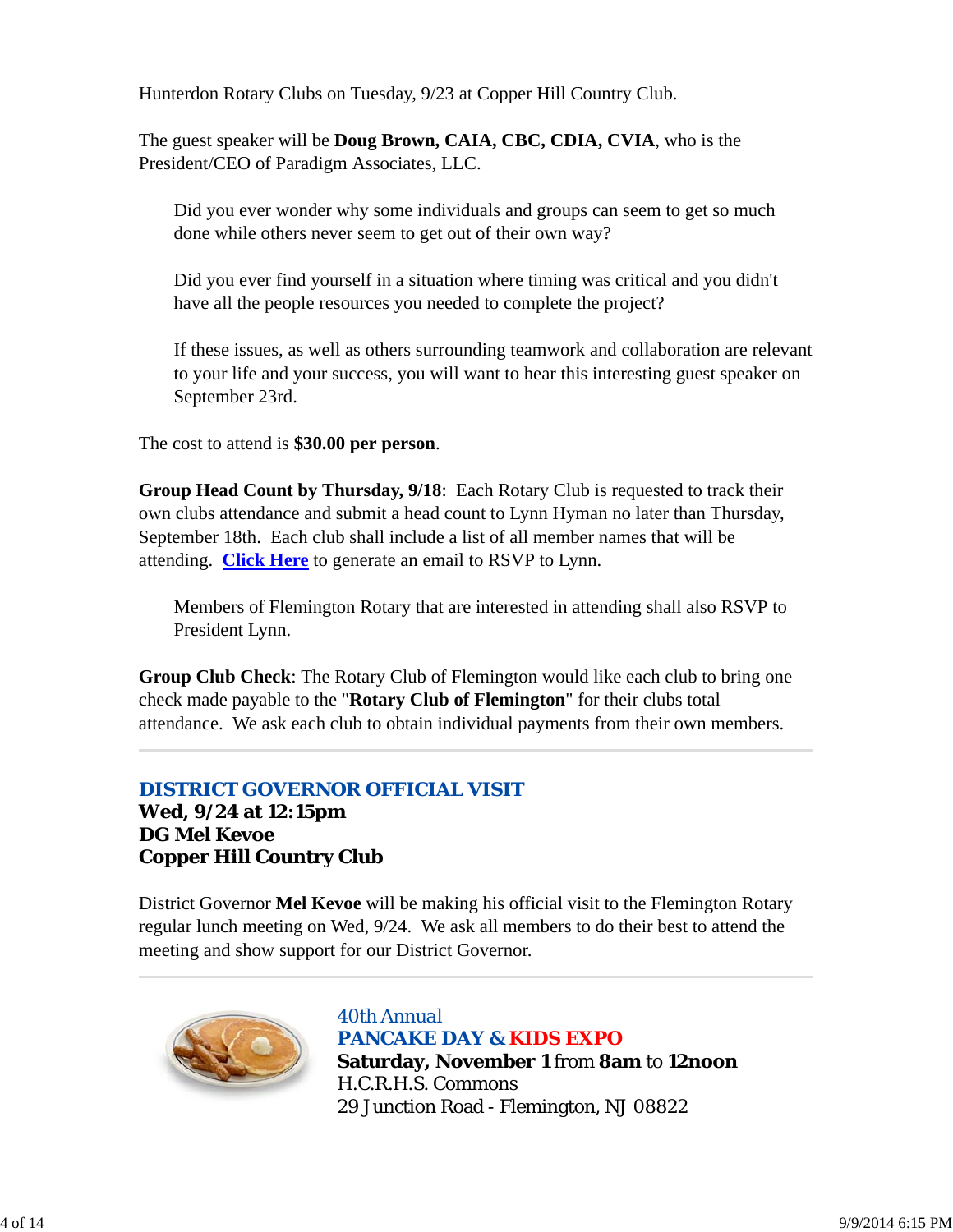If you enjoy a great family event and lot's of delicious pancakes, then plan to attend Flemington Rotary's 40th Annual Pancake Day & Kids Expo on Saturday, November 1 from 8am to 1pm. Please note the new times! Doors open at **8am** and close at **12noon**. More info to follow shortly.

*18th Annual EAT, DRINK & SHARE*

**Monday, November 3, 2014** The Pines Manor, 6pm to 9pm 2085 State Route 27, Edison, NJ 08817

Our club annually takes a table of (10) with additional tickets available for purchase. If anyone is interested in attending, please contact President Lynn Hyman at **lynnjim5@verizon.net**. The first ten complimentary tickets will go to the first people that request them. Once the complimentary tickets are gone, additional tickets will be available for purchase in advance or at the door.

# *LUNCH DUES Invoice for 2014-2015* **From Lunch Treasurer, D.J. Wright**

D.J. Wright asked me to share the current Lunch Dues invoice. Please **CLICK HERE** to download a PDF of your invoice. If you have any questions, please contact D.J. Wright directly.

## *DOUBLE VACCINES 'COULD HASTEN THE END OF POLIO'* Online Article from the **BBC Health News** Published Online: Thurs, August 21 2014

A special thanks to Ken Skowronek for seeing the following article and sharing it with everyone:

# **Double vaccines 'could hasten the end of polio'**

**By James Gallagher August 21, 2014 Health editor, BBC News website Click Here for the Online Article**

Using both types of polio vaccine could speed up efforts to free the world of the disease, research suggests.

The oral vaccine is leading the fight to eradicate polio, but trials in India show an additional injection of inactivated virus boosts immunity.

The World Health Organization said the findings, published in the journal Science, were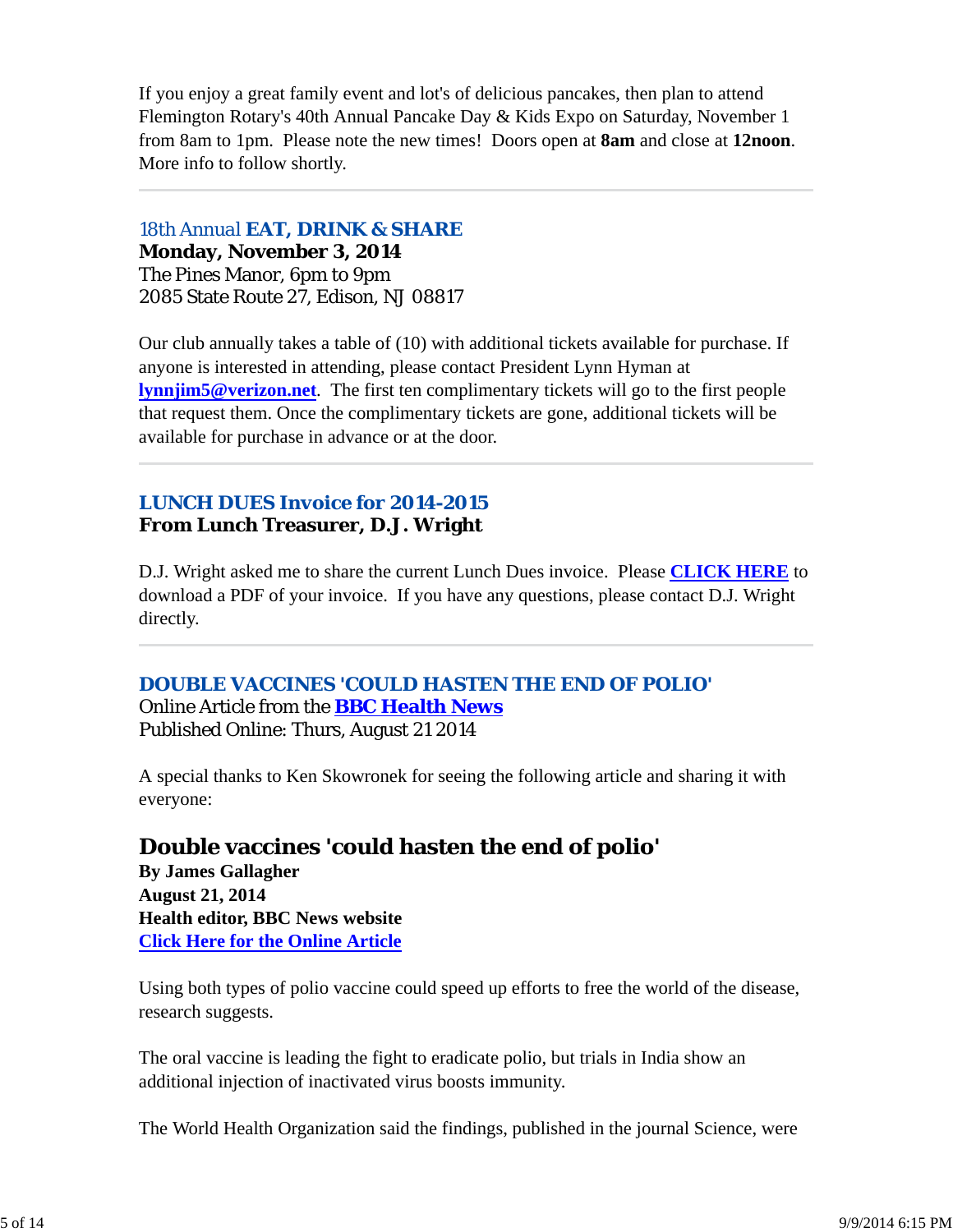"truly historic".

The disease, which is spread through contaminated faeces, can cause paralysis and even death.

Fighting polio has been one of the biggest success stories in global health.

In 1988, there were 350,000 cases of polio in more than 125 countries.

The disease is now widespread in just three countries - Nigeria, Afghanistan and Pakistan - and cases have fallen by more than 99%.

Vaccines

Two drops of the oral vaccine, which contains a weakened polio virus, is the preferred tool in eradication efforts because it is cheap and gives resistance in the digestive tract to lower transmission of the virus.

The injected vaccine works largely in the bloodstream.

"But the oral vaccine is less effective in exactly those places we'd like it to work," one of the researchers, Prof Nicholas Grassly, of Imperial College London, told the BBC.

It is thought other infections may interfere with the vaccine.

The solution has been multiple vaccination. As part of India's successful eradication campaign, some children received 30 doses by the age of five.

Trials in India showed using an injection of inactivated virus as a booster jab was more effective than multiple drops.

However, the biggest challenge in banishing the disease for good is not the choice of vaccine, but getting to children in conflict-ridden areas.

The security issues can be huge and vaccination programmes are even used as a political weapon.

In 2012, the Taliban said vaccinations in the North and South Waziristan regions of Pakistan were banned until the US ended drone strikes.

Prof Grassly argues: "If you have limited access, you want the biggest return. If you can go in with inactivated and oral polio vaccine, you will achieve a lot more than if you just have brief access with oral polio vaccine."

The double-vaccine approach is already being used in parts of Nigeria and will soon be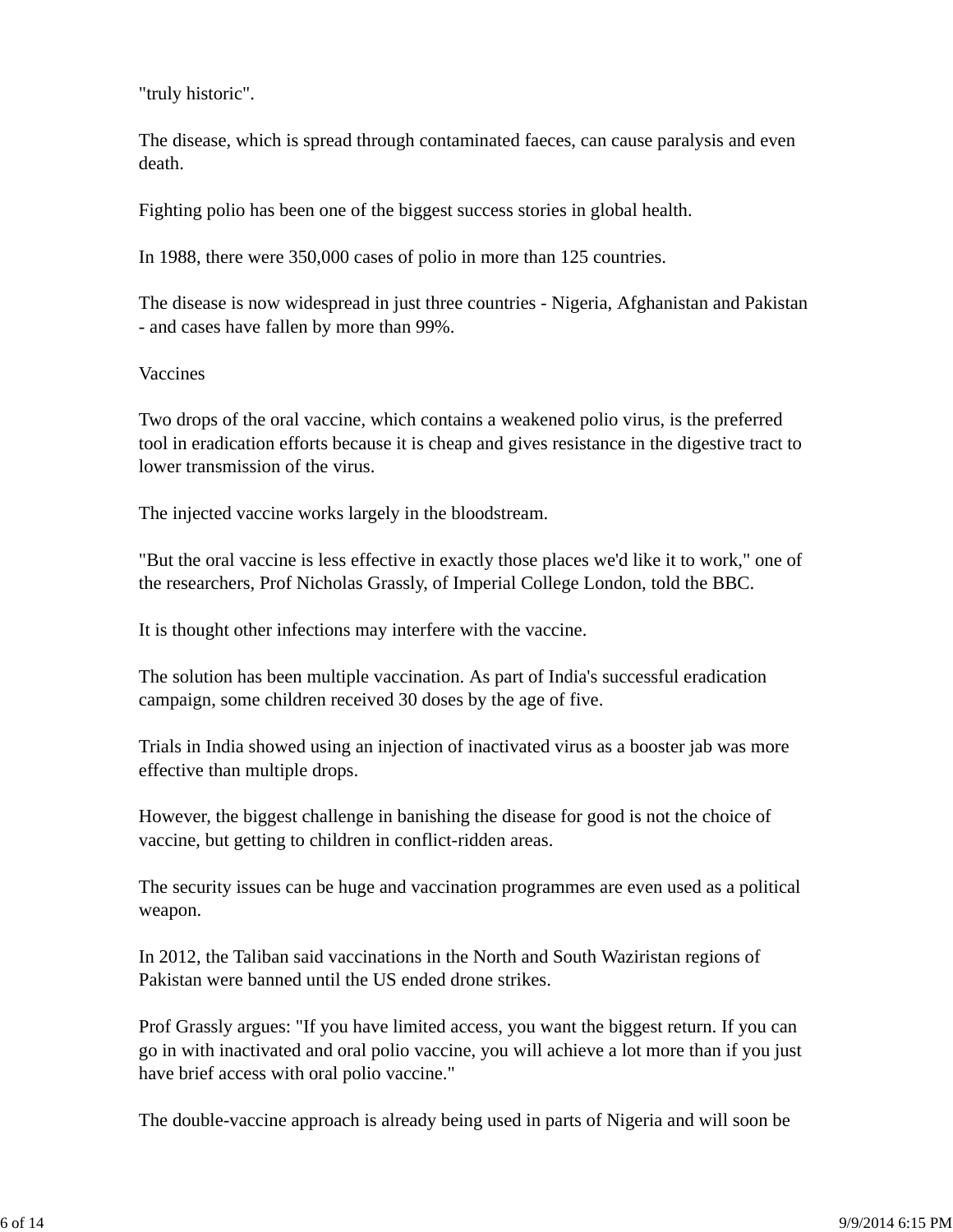introduced into Pakistan also.

Dr Bruce Aylward, the World Health Organization assistant director general for polio, said: "The results of this study are truly historic in the context of global polio eradication.

"This study has revolutionised our understanding of inactivated polio vaccine and how to use it in the global eradication effort to ensure children receive the best and quickest protection possible from this disease."

# *CLINTON SUNRISE ROTARY - PRESS RELEASE* **FLU KILL. HUNGER DOES TOO. FIGHT BOTH WITH ONE SHOT!**

The Clinton Sunrise Rotary and Green Brook Family Medicine are once again Co-sponsoring a Community Flu Clinic at the Clinton Fire House on Saturday, September 27, 2014 from 9am to 12pm and at Our Lady of Lourdes Church in Readington on Sunday September 28, 2014 from 9am to 12 pm.

Dr. Ronald Frank and Dr. Sean Cook have partnered with the Rotary Clubs of Hunterdon County to donate 100% of the clinic profits to the Hunterdon County Food Pantries to help feed those in need. Last year \$6,000 was donated as a result of this program.

Bring the entire family; vaccines will be available for adults and children 6 months of age and older at this convenient one stop clinic. Preservative-free Injectable and Nasal Spray Flu Vaccines will also be available.

No co-pays or deductibles are required for participants with most major insurances. We are unable to accept insurance plans that require you to list a primary care physician on your card or NJ Family Care/Medicaid. Please present all insurance cards at the clinic. For those without insurance, or plans that Green Brook Family Medicine does not participate with, the flu vaccine cost is \$20 for the (TIV) injectable, and \$30 for the Flu Mist nasal spray.

In addition to the proceeds from the vaccination program, non-perishable food donations will be accepted for local food pantries. For additional information please call Green Brook Family Medicine at 732-356-0266.

Protect yourself and your family from the flu & Protect your neighbors from hunger.



As you know, the Rotary Club of Flemington is a member of the H.C. Chamber of Commerce. This enables all Rotarians the ability to attend a Chamber function as a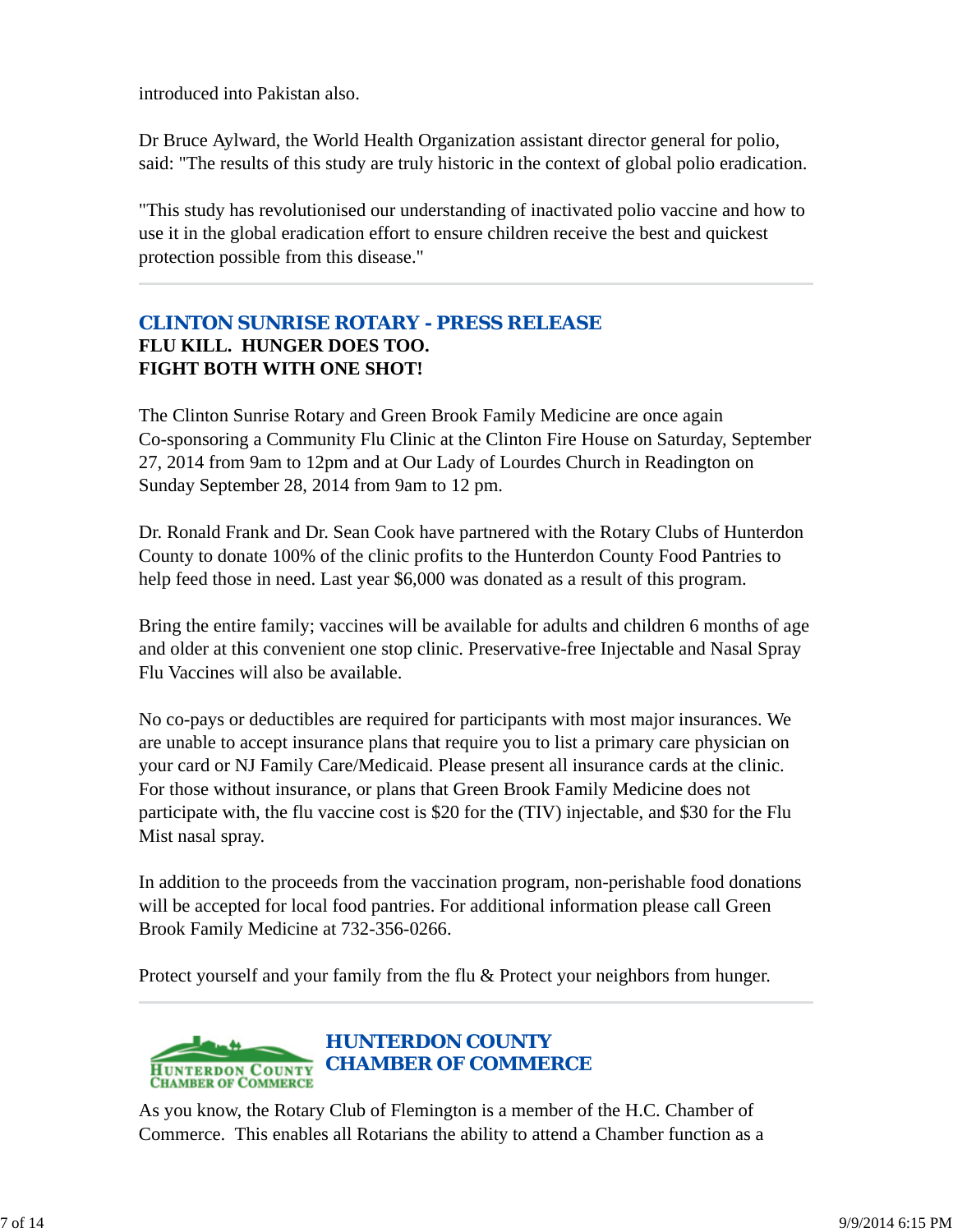"member". If someone asks you what your business is, you would explain that you are a member representing the Rotary Club of Flemington. **Click Here** to visit the Chamber website for a listing of upcoming events.

# *Hunterdon Chamber Internet Radio "THE ROTARY HOUR"* **Mondays from 11am to 12noon**

PDG Megan Jones-Holt is the host of "The Rotary Hour" on the Hunterdon Chamber Internet Radio station and is looking for guests to have on the show. If you are intersted, please get in touch with Megan at (908)894-4590 or **mjonesholt@gmail.com**. **Click Here** to listen to the Hunterdon Chamber Internet Radio station from your PC, smart phone, mobile device, etc.



If you would like to learn more about events and activities going on around Flemington, please **CLICK HERE** to visit the Flemington Business Improvement District (BID) website.

#### *ROTARY DISTRICT 7510 NEWS*

**Click Here** to read the current news from our Rotary District 7510.

## *SPEAKERS & PROGRAMS BEING SOUGHT*

We are always seeking new or creative ideas for upcoming meeting programs and speakers. If you have any leads, please pass them onto Mick Schaible. **Click here** to generate an email directly to Mick.

## *UPCOMING DATES TO NOTE*

**Summary of Upcoming Club Meeting Programs**:

Wed,  $9/17$ : **MEETING CANCELED** in light of special  $9/23$  meeting. Tues, 9/23: District County Meeting at Copper Hill Country Club Wed, 9/24: **District Governor Mel Kevoe Official Visit**.

Wed, 10/01: TBA Wed, 10/08: TBA Wed, 10/15: TBA Wed, 10/22: Nancy McWilliams: Her recent trip to Iran. Wed, 10/29: **5th Wednesday Meeting**: Special Offsite Event to be announced.

| Wed, 11/05: TBA |  |
|-----------------|--|
| Wed, 11/12: TBA |  |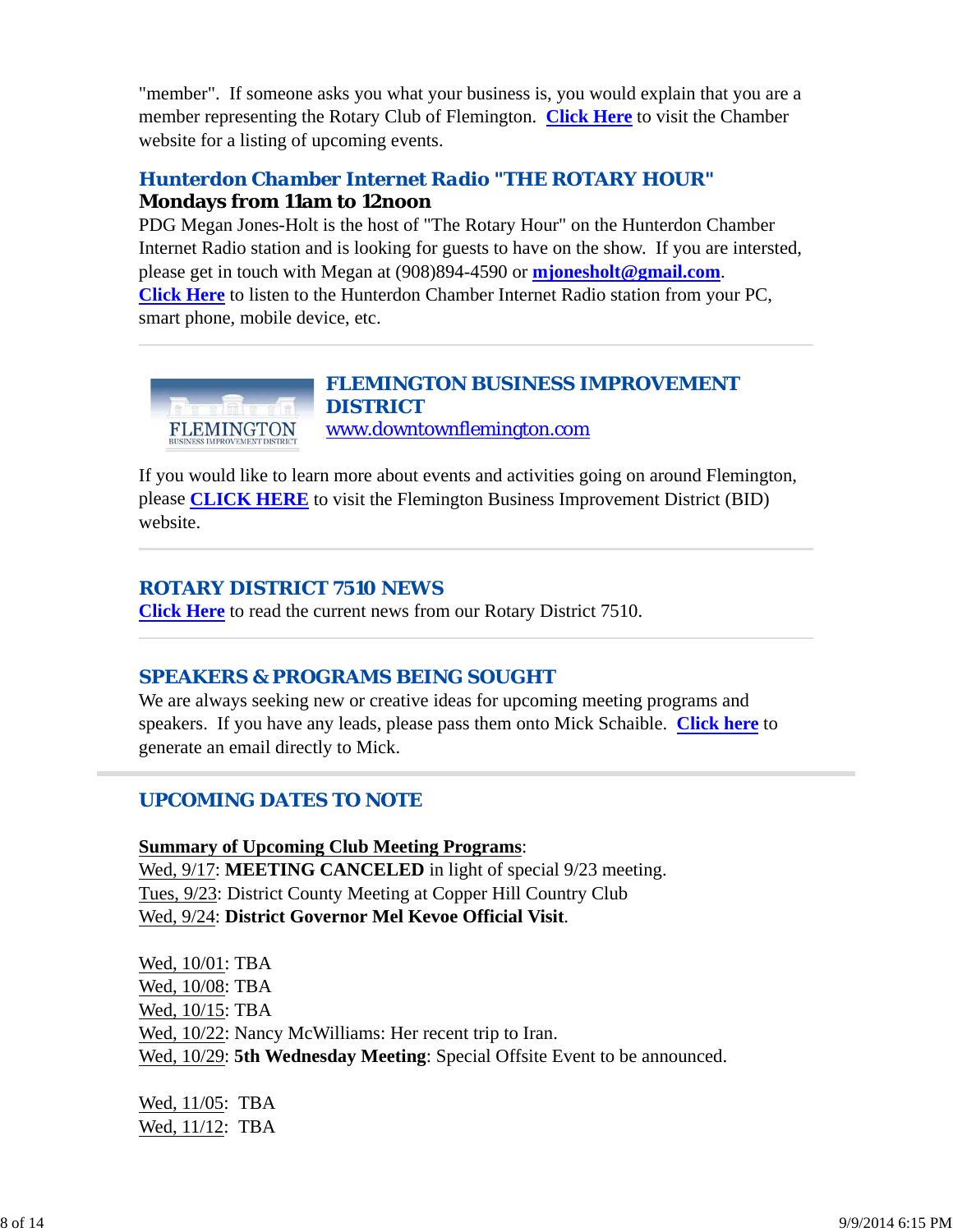Wed, 11/19: TBA Wed, 11/26: TBA

Wed, 12/03: TBA

Wed, 12/10: TBA

Wed, 12/17: **Madrigal Girls Chorus** from H.C.R.H.S. for festive singing

Wed,  $12/24$ : TBA (Meeting Likely to be Canceled)

Wed, 12/31: TBA (Meeting Likely to be Canceled)

Next RCOF Board Meeting: Thursday, 10/2/2014 at 6pm (usually the 1<sup>st</sup> Thursday). Next Membership Meeting: Wed, 9/10/2014 at 1:30 PM (usually the 2<sup>nd</sup> Wednesday).

#### **Upcoming RCOF Club Events, Fundraisers, Fellowship Events, Etc**.:

Sat, 11/01: 40th Annual **Pancake Day** Fundraiser

Fri, TBA: **Christmas Tree Lighting Ceremony** (Main Street, Flemington) Sun, 12/07: **Hunterdon Holiday Parade** at 5pm (Main Street, Flemington)

#### **Rotary District 7510 Events & Functions:**

Wed, 10/1: **Homes of Hope Dinner & Partner Awards** from 6-9pm (Hotel Somerset-Bridgewater, 110 Davidson Avenue, Somerset, NJ 08873)

Tues, 10/7: **Vocational Assembly** from 3:30pm to 9pm (The Pines Manor; 2085 Lincoln Highway, Edison, NJ 08817)

Mon, 11/3: **Eat, Drink & Share** from 6-9pm (The Pines Manor; 2085 Lincoln Highway, Edison, NJ 08817)

Sat, 11/15: **Foundation Grants Seminar** from 8am to 12noon (Hotel Somerset-Bridgewater, 110 Davidson Avenue, Somerset, NJ 08873)

Wed, 2/25: **President-Elect Training Seminar (PETS 1)** (Bridgewater Marriott Hotel, 700 Commons Way, Bridgewater, NJ)

Fri-Sat, March 20-21: **President-Elect Training Seminar (PETS 2)** (Hanover Marriott Hotel, 1401 Route 10 East, Whippany, NJ)

Fri-Sun, May 1-3: **2015 Rotary District Conference** (Harrah's Atlantic City Resort & Casino, 777 Harrah's Boulevard, Atlantic City, NJ)

Wed, 5/27: **Rotary District Assembly** at 2:30pm (Bridgewater Marriott Hotel, 700 Commons Way, Bridgewater, NJ)

Sat-Tues, June 6-9: **Rotary International Convention** in Sao Paulo, Brazil Thurs, 6/25: **District Changing of the Guard Dinner** (Primavera Regency, 1080 Valley Road, Stirling, NJ)

## *COMMITTEE LIST:*

**Click Here** to download the listing of all current Club Committee's and its members.

## *"MEMBERS ONLY" WEBSITE:*

## **Click Here for the Members Only section of the website to find:**

1) The "Membership Proposal Form" to propose a new member.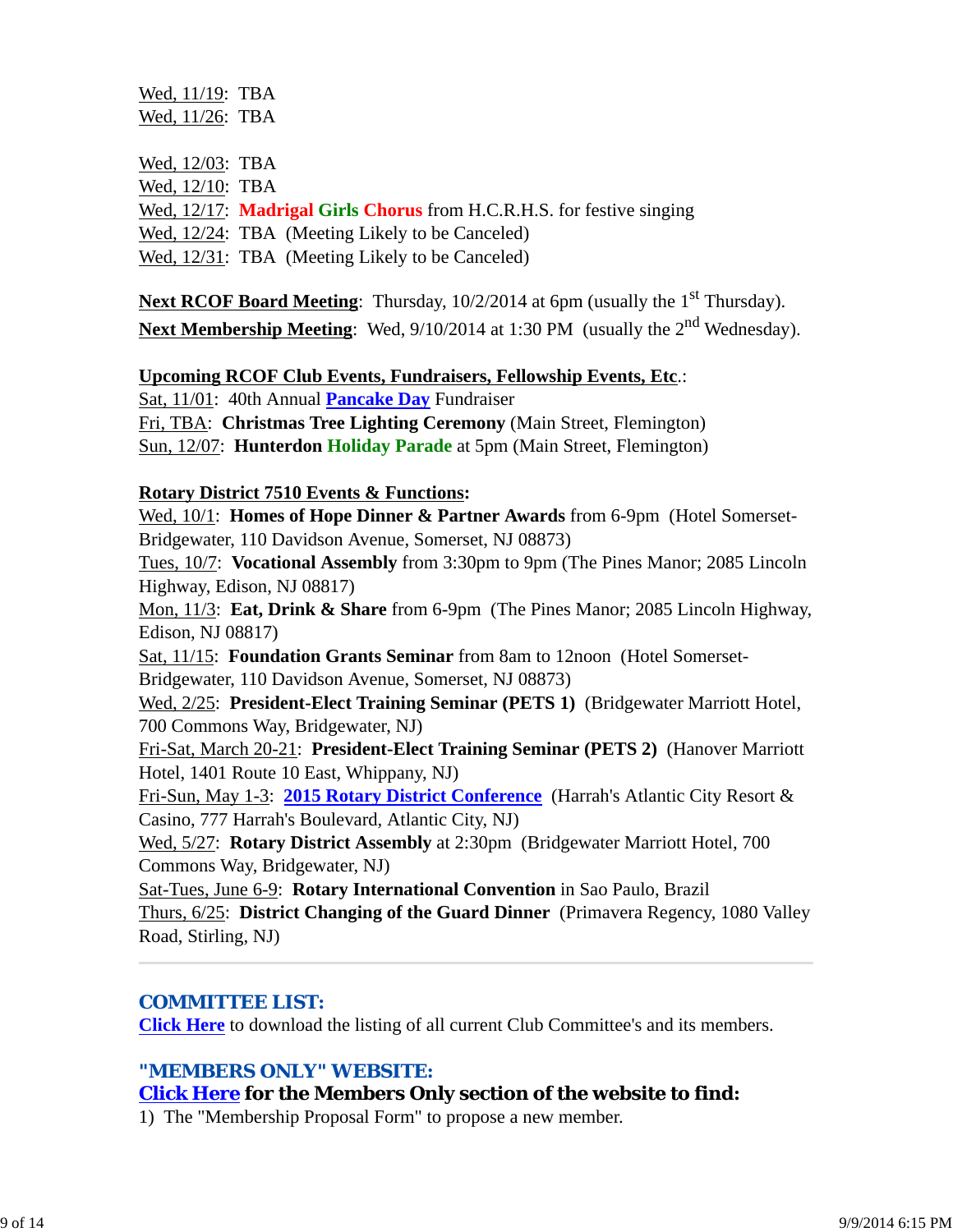- 2) New Member Information.
- 3) An Online Copy of the Club Membership Directory.
- 4) A Link to All Photos Albums of the Club.

#### *ROTARY WEBSITE LINKS:*

Rotary International: **www.Rotary.org** Rotary District 7510: **www.RotaryNJ.org**

#### *NEARBY ROTARY CLUB MEETINGS:*

As A Rotarian, you are Welcome to attend a Rotary Club meeting anywhere in the world. Click here for the Rotary Club Locator App. Or see below for some local meetings:

#### Mondays

**Lambertville/New Hope** (6:30 pm) - Lambertville Station Restaurant; 11 Bridge Street, Lambertville NJ 08530

**Piscataway** (12:15 pm) - Radisson Hotel; 21 Kingsbridge Road, Piscataway, NJ 08854

#### Tuesdays

**Whitehouse** (12:15 pm) - Max's 22; 456 Route 22 West, Whitehouse Station, NJ 08889 **Princeton** (12:15 pm) - The Nassau Club; 6 Mercer Street, Princeton, NJ 08540 **Bridgewater-Bound Brook** (12:15 pm) - Arbor Glenn; 100 Monroe St, Bridgewater 08807

#### Wednesdays

**Branchburg Township** (7:30 am): Stoney Brook Grille; 1285 Route 28, North Branch, NJ 08876

**Flemington** (12:15pm): Copper Hill Country Club; 100 Copper Hill Road, Ringoes, NJ 08851

**Hillsborough Township** (6:15 pm): Pheasant's Landing; 311 Amwell Road (Rt. 514), Hillsborough, NJ 08844

#### Thursdays

**Clinton Sunrise** (7:30 am): Clinton Fire Department; New Street, Clinton, NJ 08809 **Somerville/Bridgewater** (12:15 pm): Bridgewater Manor; 1251 US Highway 202/206, Bridgewater, NJ 08807

**Trenton** (12:15 pm): Freddie's Tavern; 12 Railroad Avenue, West Trenton, NJ 08628

#### Fridays

**North Hunterdon** (12:15 pm): Beaver Brook County Club; 25 County Club Drive, Annandale, NJ 08801 **Princeton Corridor** (12:15pm): Hyatt Regency; 102 Carnegie Center, Rt. 1 North,

Princeton, NJ 08540

#### eClub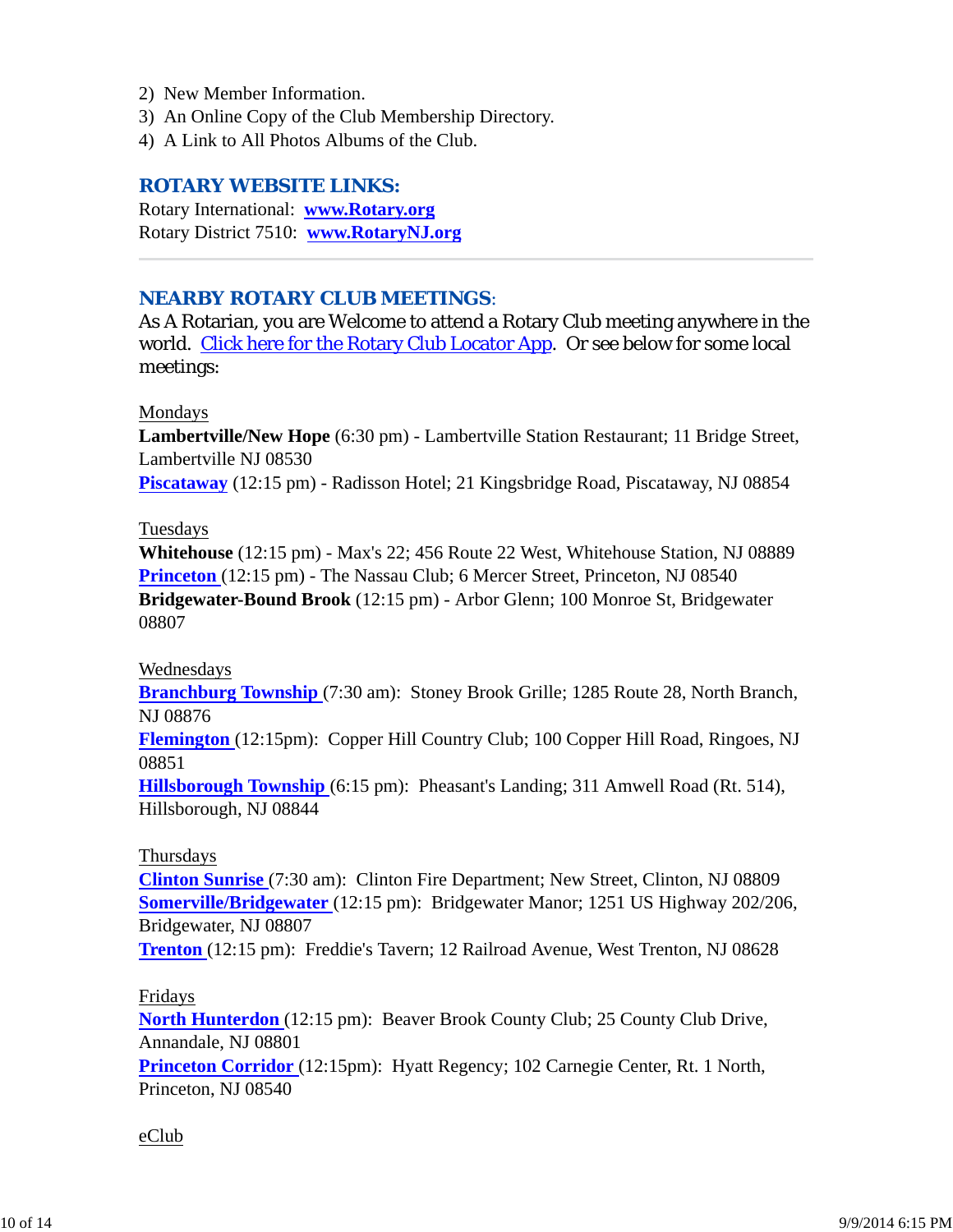**Rotary eClub of Hunterdon Horizon**: View website for meetings or online makeups.

RI President's Call for Action in **2014-2015**: **"Light Up Rotary"**

# **Rotary Club of Flemington - Our 91st Year**

Founded October 3, 1923 \* Charter #1529 \* District 7510

| President                                                    | <b>Lynn Hyman</b>                       |  |  |  |
|--------------------------------------------------------------|-----------------------------------------|--|--|--|
| President-Elect                                              | <b>Mick Schaible</b>                    |  |  |  |
| Secretary                                                    | <b>Michele Kavanagh</b>                 |  |  |  |
| Treasurer, General                                           | <b>Bob Newland</b>                      |  |  |  |
| Treasurer, Lunch                                             | <b>D.J. Wright</b>                      |  |  |  |
| <b>Treasurer, Assistant Lunch</b>                            | <b>Harrie Copeland</b>                  |  |  |  |
| <b>Board Members</b>                                         | Ira Liebross (immediate past president) |  |  |  |
|                                                              | <b>Nancy Kahl</b>                       |  |  |  |
|                                                              | <b>Ken Skowronek</b>                    |  |  |  |
|                                                              | <b>Joe Ziegler</b>                      |  |  |  |
| Sergeant-at-Arms                                             | <b>Karen Widico</b>                     |  |  |  |
| <b>RI</b> President                                          | Gary C.K. Huang (Taiwan)                |  |  |  |
| District Governor (DG)                                       | Melvin I. Kevoe "Mel" (Springfield, NJ) |  |  |  |
| District Governor Elect (DGE)                                | Hal Daume (Berkeley Heights, NJ)        |  |  |  |
| District Governor Nomimee (DGN)                              | <b>Charles Minton</b> (Union, NJ)       |  |  |  |
| <b>Assistant District Governor (ADG)</b>                     | Mike Toscani (Lambertville-New Hope)    |  |  |  |
| Club Meetings: Wednesday, 12:15 pm, Copper Hill Country Club |                                         |  |  |  |

100 Copper Hill Road, Ringoes 08551



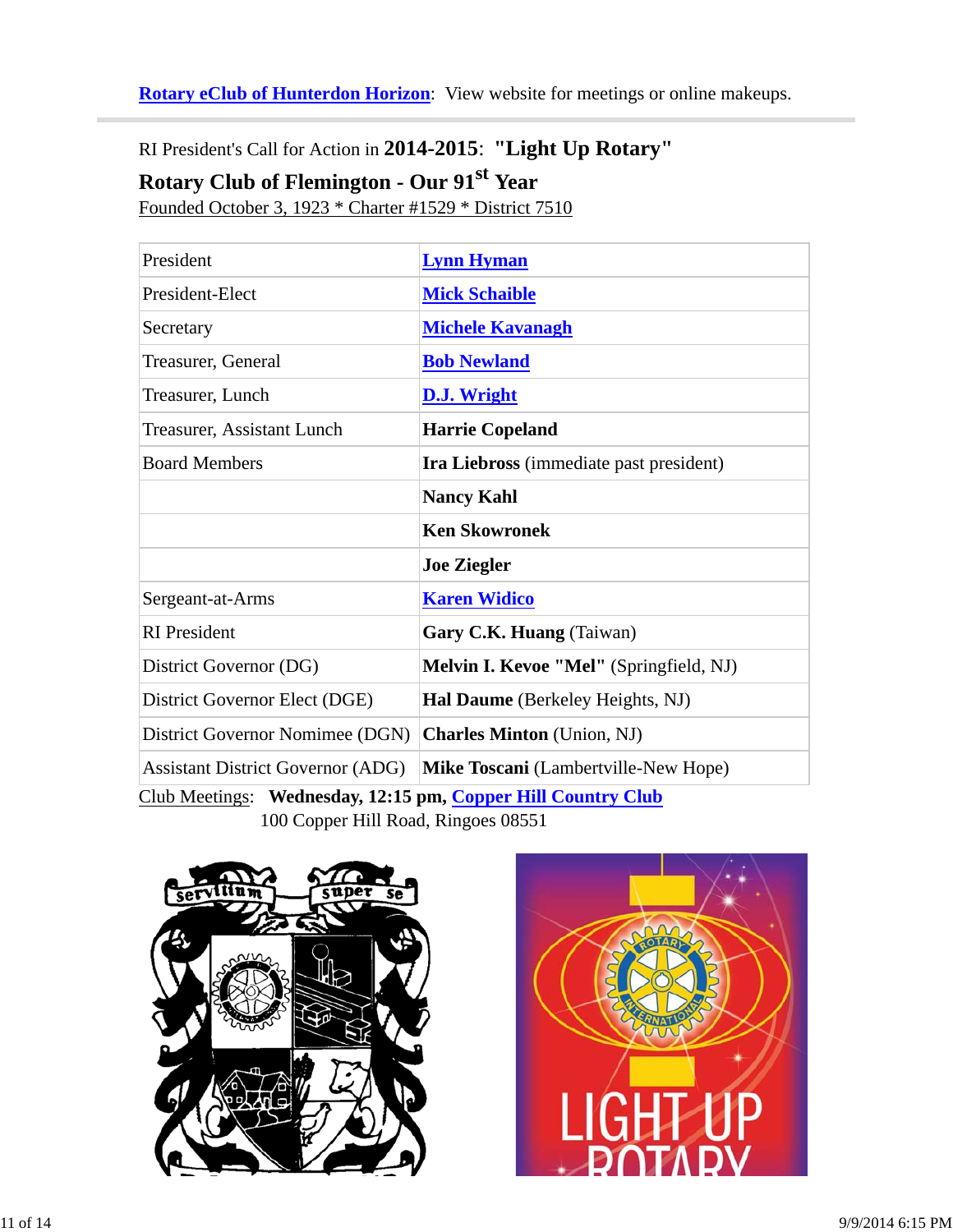



*MISSION STATEMENT*: The mission of Rotary International is to assist and guide Rotarians and Rotary clubs to accomplish the Object of Rotary to ensure Rotary's continuing relevance and to help build a better world, emphasizing service activities by individuals and groups that enhance the quality of life and human dignity, encouraging high ethical standards, and creating greater understanding among all people to advance the search for peace in the world.

**THE OBJECT OF ROTARY:** The object of Rotary is to encourage and foster the ideal of service as a basis of worthy enterprise and, in particular, to encourage and foster:

**1st**: The development of acquaintance as an opportunity for service;

**2nd**: High ethical standards in business and professions, the recognition of the worthiness of all useful occupations, and the dignifying of each Rotarian's occupation as an opportunity to serve society;

**3rd**: The application of the ideal of service in each Rotarian's personal, business and community life;

**4th**: The advancement of international understanding, goodwill, and peace through a world fellowship of business and professional persons united in the ideal of service.

**THE 4-WAY TEST:** "Of the things we think, say or do:

- **1st**: Is it the Truth?
- 2<sup>nd</sup>: Is it Fair to all concerned?
- **3rd**: Will it build goodwill and better friendships?
- **4th**: Will it be beneficial to all concerned?"

## *ROTARY's AVENUE'S OF SERVICE*:

**1)** Through **Club Service**, we have fun, build lasting friendships, and make sure that our club runs well.

**2)** Through **Vocational Service**, we volunteer our professional skills to serve others and promote integrity in everything we do.

**3)** Through **Community Service**, we address local needs and work with our community to bring lasting improvements.

**4)** Through **International Service**, we meet humanitarian needs around the globe and promote world understanding and peace.

**5)** Through **Youth Service**, we work with young people to help them become the next generation of leaders, visionaries, and peacemakers.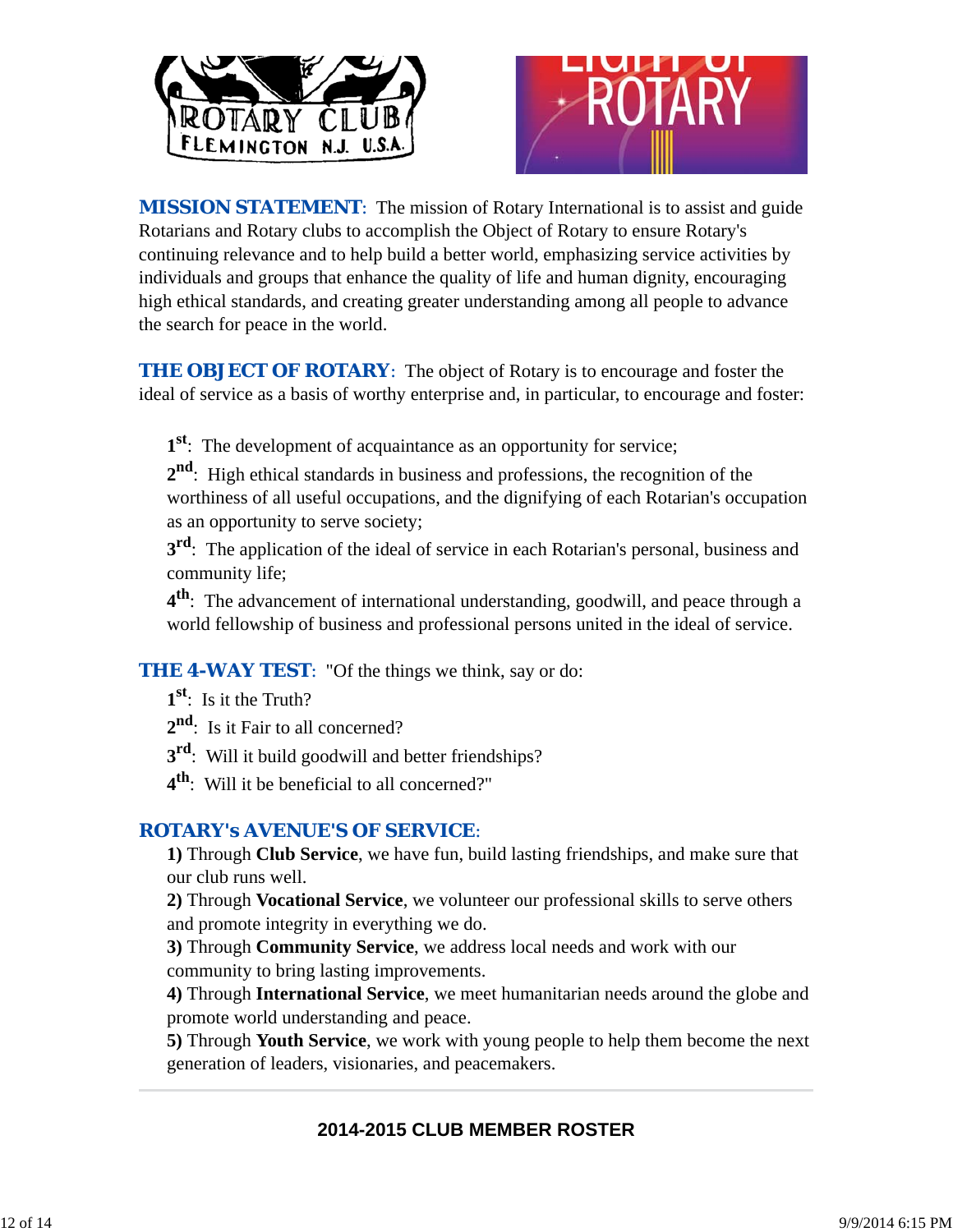## **Rotary Club of Flemington, NJ**

Current Number of Members: 46

| <b>Rotarian</b>                    | <b>Member Since</b> | <b>Classification</b>           |
|------------------------------------|---------------------|---------------------------------|
| Black, Bruce B.                    | 2007                | <b>Health and Fitness</b>       |
| Bohler, Herbert C. (Herb)          | 1977                | <b>Specialty Advertising</b>    |
| Chittenden, Robert L. (Bob)        | 2003                | M.E.F.P. Consulting Engineering |
| Clark, Arthur L. (Sandy)           | 1987                | Printing                        |
| Copeland, Harrie E. III            | 1976                | Auctioneering/Banking           |
| Davidson, James G. (Jim)           | 2002                | <b>Rubber Products</b>          |
| <b>Erskine, John</b>               | 2014                | <b>Youth Development</b>        |
| Ferrari, Frederick J. (Fred)       | 1964                | Orthodontia                     |
| Fisher, Charles H. (Charlie)       | 1961                | <b>Funeral Services</b>         |
| Fisher, Thomas H. (Tom)            | 2012                | Property & Casualty Insurance   |
| Harrison, Jeffrey (Jeff)           | 1996                | Psychotherapy                   |
| Hennessy, Jr., Richard (Rich)      | 2010                | <b>Financial Advisor</b>        |
| Hyman, Lynn                        | 2010                | <b>Retail Banking</b>           |
| Kahl, Nancy                        | 2012                | Massage Therapy                 |
| Kamnitsis, Christopher P. (Chris)  | 2001                | <b>Financial Planning</b>       |
| Kavanagh, Michele                  | 2013                | <b>Community Banking</b>        |
| Liebross, Ira                      | 1997                | <b>Family Medicine</b>          |
| Loew, Darren                       | 2002                | <b>Orthodontics</b>             |
| Martin, Teresa (Terry)             | 1993                | Solid Waste/Recycling           |
| Mazujian, Harry                    | 2004                | Clergy                          |
| McWilliams, Nancy                  | 1992                | Psychotherapy                   |
| Metz, Kim                          | 2007                | <b>Technical Education</b>      |
| Muller, George D.                  | 1964                | <b>Cut Glass Manufacturing</b>  |
| Nastasi, William (Bill)            | 1996                | <b>General Contracting</b>      |
| Newland, Robert D. (Bob)           | 1998                | Insurance                       |
| Ownes, Terry M.                    | 1987                | <b>Floor Covering</b>           |
| Phelan, Christopher J. (Chris)     | 2009                | <b>Chamber Of Commerce</b>      |
| Randolph, R. Wayne                 | 1982                | <b>Veterinary Medicine</b>      |
| Reinbacher, Otto A.                | 1997                | Clergy                          |
| Rogow, Stephen S. (Steve)          | 1973                | <b>Orthodontics</b>             |
| Schaible, R. Michael (Mick)        | 1998                | <b>Appraisal Services</b>       |
| Skowronek, Kenneth J. (Ken)        | 1994                | <b>Family Law</b>               |
| Sollner, Richard F. (Dick)         | 1962                | Air Transportation              |
| <b>Steffner, Christina (Chris)</b> | 2014                | <b>Education</b>                |
| Stothoff, Richard H. (Dick)        | 1966                | <b>Sanitary Engineering</b>     |
| Stout, Deborah (Debbie)            | 2013                | <b>Retail Banking</b>           |
| Thatcher, Thomas P. (Tom)          | 2006                | <b>Professional Planning</b>    |